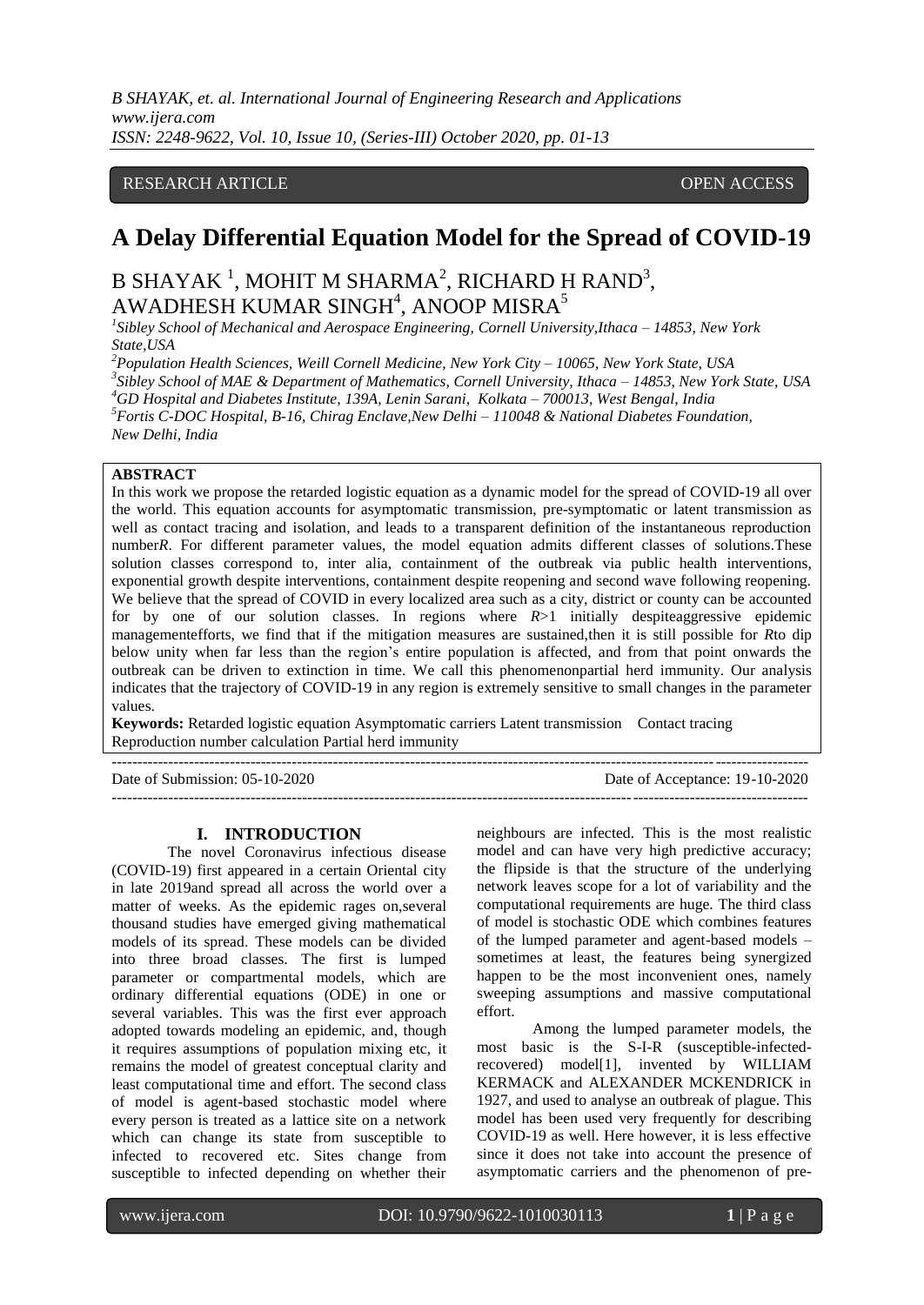symptomatic or latent transmission. The first addition which is done is the introduction of a new compartment E (for exposed), which takes into account the incubation period – more complicated variants often have eight or more basic variables. While an elaborate, parameter-rich model may be very realistic, it also has the disadvantage of conceptual complexity, large number of unknowns and consequently non-unique data fits, which latter can occasionally be troublesome for the authors[2].

In this work we use delay differential equations (DDE) to propose a simple, single-variable, lumped parameter model – the retarded logistic equation – which we show is nevertheless capable of admitting a wide variety of solution classes observed in the real world.The advantage of simple models relative to elaborate ones has been highlighted by Jahedi and Yorke [3]. DDE has been used in Literature for modelingCOVID-19, for example in

Refs. [4]–[6],but in our work we also account for sophisticated features such as contact tracing, asymptomatic carriers and latent transmission, and consequently our results too are more varied.The technical content of this Article is based on three preprints by our group [7]–[9].

#### **§1 MODEL DERIVATION**

The philosophyhere is sufficiently novel as to warrant a detailed treatment. We measure time *t* in days and introduce a single variable  $y(t)$ – we use *y* rather than *x* as a carryover from our original multivariate model [7] – which is the **cumulative**number of corona cases in the region of interest.This number includes active cases, recovered cases aswell as deaths (it is of course at the front and centre of every news article about the virus). Our philosophy is summarized by the following "wordequation"

| Rate of emergence $\big)$ (Spreading rate of $\big)$ (Probability of $\big)$ (Number of |  |                                                                              |  |  |     |
|-----------------------------------------------------------------------------------------|--|------------------------------------------------------------------------------|--|--|-----|
| of new cases                                                                            |  | $\int$ each existing case $\int$ susceptibility $\int$ existing cases $\int$ |  |  | (0) |

This word-equation has a transparent interpretation, which we now describe.The left hand side (LHS) of (0) is d*y*/d*t*, simple as that. The right hand side (RHS) is of course a little more involved.

The basic premiseunderlying (0)is that the disease is transmitted by sick people to healthy and susceptible people via interaction, which can be either inter-personal or via objects (this might appear obvious but it rules out situations such as where the virus is "floating in air" and infects everyone who passes). Because many patients are asymptomatic, and the symptomatic ones also turn transmissible prior to manifesting symptoms, at any time there will always be cases at large in society who are unaware of their infectious nature. Everysuch case has some rate of interaction with other people.For example,a working-from-home software engineerwho has the disease might go out once every three days and interact with one person on each trip, giving an interaction rate of 1/3 person/day, while an unknowingly infectiousbanker might go out once every day and interact with five customers every day, giving an interaction rate of 5 persons/day. For a lumped parameter model, the effectiveper-case interaction rate must be the average over all the atlarge cases – we call this rate $q_0$ . For now, we assume that all the people whom the case is interacting with are susceptible – this holds true for example near the start of the epidemic when the susceptibles outnumber the recoveries by orders of magnitude. Every interaction however will not necessarily result in a transmission – rather, there will be some probability  $P_0$  between 0

and 1 that the interaction will actually causethe virus to jump from the case to the susceptible person. This probability will depend on the level of precaution such as mask, handwashing and sanitization being adopted by both parties. Once again, in a lumped parameter model, the probability must be averaged over all at large cases. This average probability *P*<sub>0</sub>multiplied by the average interaction rate  $q_0$ gives the per-case spreading rate, which we denote by  $m_0$ . In a nutshell, $m_0$  is the rate at which an at large case transmits the disease to other people, assuming they are all susceptible.This is the first term on the RHS of (0), and we take it as a fundamental parameter of our model.As the derivation makes clear,  $m_0$ is governed primarily by the strength of intervention measures such as social mobility restrictions, maintenance of six-foot separation minima and mask wearing.

The second term on the RHS corrects an obvious limitationof the previous reasoning – the assumption that everyone is susceptible.In reality, as the epidemic proceeds, there will be greater and greater number of people who are recovered and hence insusceptible. Thus a random person, such as the one with whom the at large case interacts, will actually have some probability  $P_1 \leq 1$  of being susceptible, and  $P_1$  will vary over the course of the epidemic. The effective per-case spreading rate will then become  $q_0P_0P_1$ , or  $m_0P_1$ . In (0) we have shown *P*<sub>1</sub>separately instead of clubbing it with  $m_0$  since it depends on a person's immune response to COVID-19 rather than on public health interventions. In this Articlewe assume that onebout of infection renders a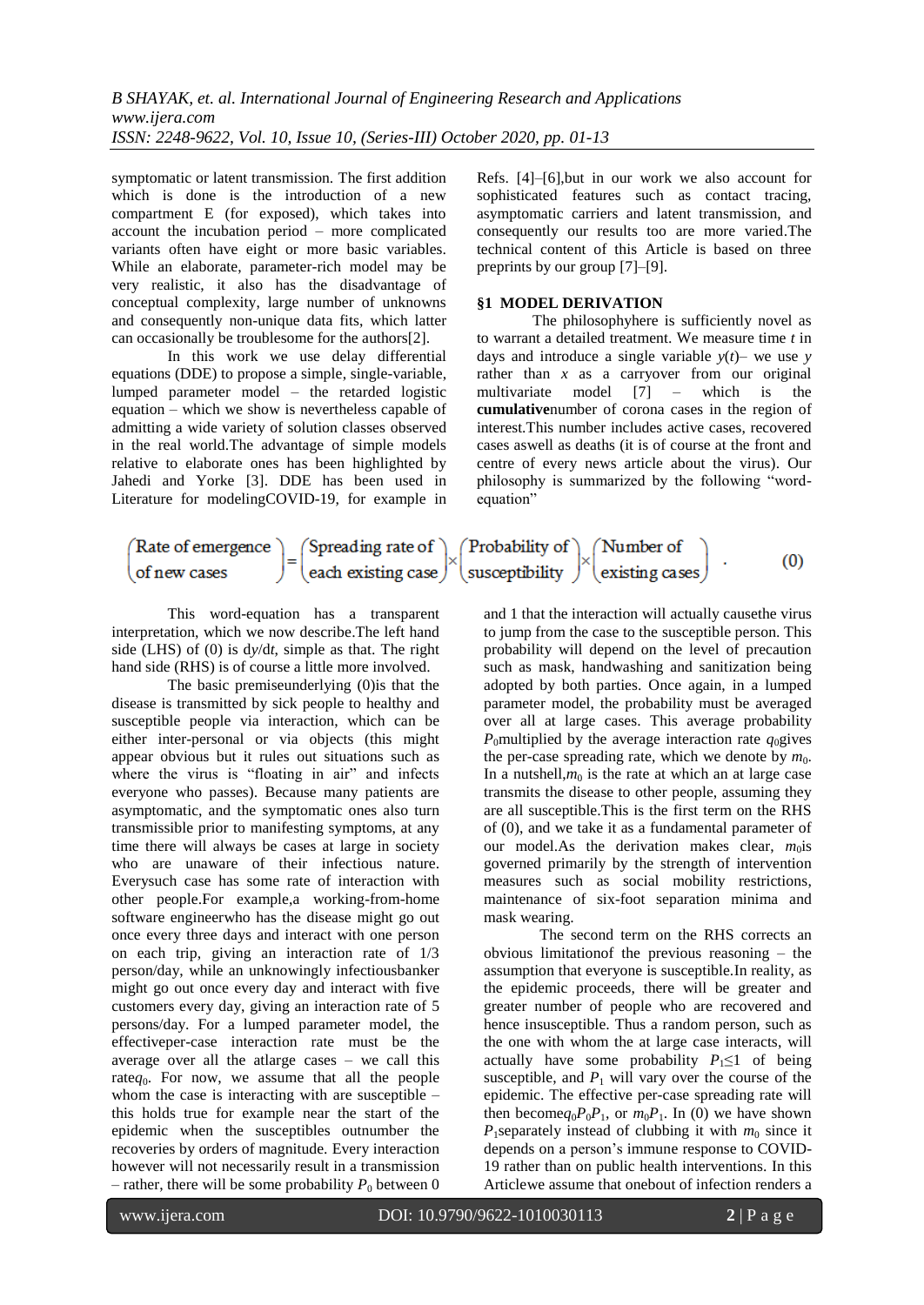person permanently insusceptible.This assumption remains valid ifthe immunity period is significantly longer than the duration of the epidemic. So far, the evidence for re-infection is at best scant and poorly documented $[10]$ – $[12]$ ; on the other hand, a very recent study [13]based on monitoring of a huge patient cohort has found demonstrable evidence of long-lasting and effective antibodies. Another study [14]on benign coronaviruses (NOT COVID-19 virus) has found an immunity period approximating one year. If *N* be the initial number of susceptible people (and *y*is of course the cumulative number of cases), then the probability that a random person is a recovered case is approximately *y*/*N* and the probability that s/he is susceptible is (approximately) 1-*y*/*N*. The word "approximately" arises because a case takes a finite time to recover – if *y* is the case count today then the actual recovery count today is less than *y*. Nevertheless, in this Article we shall stick to the expression 1-*y*/*N* for the second term on the RHS of (0); we shall explain our reasons after presenting our model equation. Note that 1-*y*/*N* is a logistic term; since it arises as a result of people acquiring immunity against the disease, it is a herd immunity effect.

The first two terms on the RHS of (0) account for the rate at which each case at large spreads the disease; the third term counts the number of such cases. Since *y* is a cumulative counter, this number will not be just *y*; all corona cases which have occurred since the beginning of time are surely not transmissible today. For ease of understanding, let us assume for nowthat all cases remain at large and that they stay transmissible for a duration of *τ* days before they recover. In reality, the recovery duration shows a spread around a mean value; for a lumped parameter model we must ignore the former and retain the latter. Then, the disease spreaders today will be exactly all those who have contracted the disease at any time between now and *τ* days back. Anyone else, who has contracted the virus more than  $\tau$  days ago, has recovered by now and is no longer capable of spreading.The number of people who have contracted the disease within the last  $\tau$  days is given by the total count now minus the total count  $\tau$  days back, i.e., it is  $y(t)-y(t-\tau)$ . Here is the delay term which is at the heart of our proposed equation.

Having obtained the  $y-y_d$  (*d* standing for delay) structure, we now relax the assumption which we had made for pedagogical purposes. Let a fraction  $\mu_1$  (between 0 and 1) of all cases be asymptomatic, who remain infectious for  $\tau_1$  days where  $\tau_1$  is the asymptomatic infection period. The fraction 1- $\mu_1$ of cases are symptomatic. Let  $\tau_2$  be the latency period i.e. the time for which these cases remain transmissible before manifesting symptoms, at which point they isolate themselves from society (we ignore the ones who don't). In this Article, we treat the incubation period to be equal to the latency period i.e. we treat as zerothe interval between exposure and the start of transmissibility (justification shortly). Finally, we incorporate the fact that the authorities conduct contact tracing drive. We assume here that this driveis instantaneous and goes forward starting from newly reportingsymptomatic cases. Itcapturespatients who were exposed to the new case right when s/heturned transmissible*τ*<sub>2</sub> days ago, as well as patients who were exposed to the new case just before s/he reported for quarantine; the average duration for which these secondary patients have remained at largeis  $\tau_2/2$ , irrespective of whether they are symptomatic or asymptomatic.We note that the assumption of instantaneous contact tracing introduces an error opposite to that of zero nontransmissible incubation period – the former assumption reduces the time for which the contacts remain at large while the latter increases this time. Here we let these two effects just cancel, instead of introducing two additional parameters. The non-zero incubation period also shifts the overall epidemiological curve by a few days [7], which is an ignorable effect on the time-scale of the epidemic as a whole. Let a fraction  $\mu_3$  (between 0 and 1) of all cases escape from contact tracing drives while the fraction  $1-\mu_3$ get caught. Thus, we have threeclasses of at large cases : (*a*)fraction 1-*μ*<sup>3</sup> are contact-traced cases who remain at large for half the latency period $\tau_2/2$ , (*b*) fraction  $\mu_3(1-\mu_1)$  are untraced symptomatic cases who remain at large for the entire latency period $\tau_2$ , and (*c*) fraction  $\mu_3\mu_1$ are untraced asymptomatic cases who remain at large for the infection period $\tau_1$ . Using the *y*-*y<sub>d</sub>* argument for each class and adding them up, the total number of at large cases works out to

$$
n = (1 - \mu_3)(y - y(t - \tau_2 / 2)) + ((1 - \mu_1)\mu_3)(y - y(t - \tau_2)) + \mu_1\mu_3(y - y(t - \tau_1))
$$
\n(1)

This is the mathematical form of the third term on the RHS of (0).

Multiplying all three terms on the RHS, simplifyingthe third one algebraically and equating LHS to RHS gives us the retarded logistic equation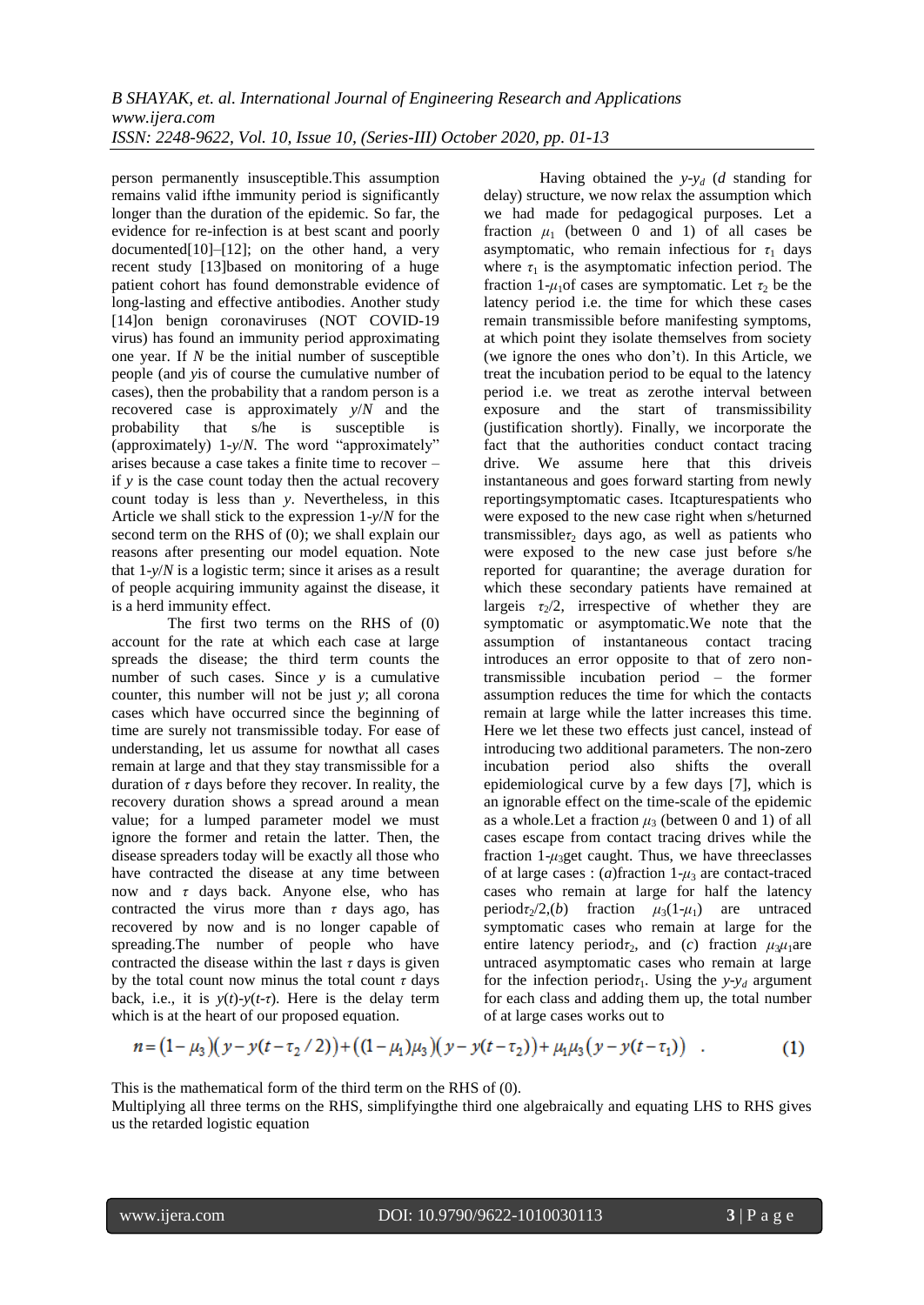d 1 ( ) 1 ( / 2) 1 ( ) ( ) d *y y m y t y t y t y t t N μ τ μ μ τ μ μ τ* . (2)

 $\frac{dy}{dt} = m_0 \left[1 - \frac{y}{N}\right] \left[ y(t) - (1 - \mu_0) y(t - \tau_2/2) - (1 - \mu_1) \mu_3 y(t - \tau_2) - \mu_1 \mu_3 y(t - \tau_1)$ <br>
Lies equation is the austic we goes for ex-<br>
This equation is the austic we goes for ex-<br>
This equation is the austic we goes for This equation is the model we propose for the spread of COVID-19. We now return to the issue of the approximation in the 1-*y*/*N* term. Ideally, we should have taken an average recovery time  $\tau_3$  and used  $y(t-\tau_3)$  in the numerator instead of *y*. We did not do that for two reasons. The main reason is that (2) has the very important property that  $\dot{y} = 0$  if *y*=*N*, i.e. the epidemic identically stops the moment everyone has been infected. Preserving this property while using a delayed *y* would have forced us to introduce a separate category of quarantined cases etc merely to take care of the end behaviour. The second reason for our choice is that, in a long-haul epidemic which COVID-19 is turning out to be, the recovery period is significantly shorter than the overall course of the disease, so the error involved in replacing  $y(t-\tau_3)$  by *y* will be rather small. Lumped parameter models (or any other model for that matter) are approximations of reality anyway, and this small effect did not induce us to either bring ina whole new variable or (worse) sacrifice the highly desirable property of mathematically stopping the disease when everyone has caught it.

## **II. DATA FITS FOR HOTSPOT REGIONS**

In this Section we perform data fits for Italy and New York State, USA to our model, to demonstrate its credibility. The details of the fitting process can become very boring reading even though they are very necessary, so we first give a quick summary. The recorded case histories in these regionsespecially in the pre-peak regime feature gross undercounting on account of the scarcity of testing facilities and the high numbers of asymptomatic cases which go undetected. Hence, we use the much more reliable death histories to extrapolate the actual case histories and then attempt a fit of the data to (2) using suitable parameter values. For both regions, we consider only the period of full lockdown since  $m_0$  is expected to be approximately constant then. We find good fits in both regions for the following approximate parameter values :  $m_0$  slightly less than  $1/4, \mu_1$ approximately 75 percent,  $\mu_3$  approximately 80 percent, and *N* approximately 8millions which corresponds to a sizeable fraction of the population of boththe New York Metropolitan area and Lombardy, Italy, where the maximum cases are concentrated.In the absence of detailed data from local medical and government authorities, the parameter space is over-rich which makes the fits non-unique; neverthelesswe believe that good fits for physically plausible values of the individual parameterslend credence to our model. The rest of this Section is just amplification of these points and can be skipped without loss of continuity.

For New York State, we have collected the daily reported case and death data over the period 01 March to 27 May 2020. We now assume that the mortality rate is constant and that the time to death is constant at 20 days[15]. In both regions, we find a mere 4 to 5 day interval between the peaks in reported cases and deaths, implying that the case histories are unreliable. So, weassume that the true case counts are the death counts multiplied by some number  $\alpha$  (the inverse of the mortality rate), andshifted back in time by 20 days. We treat  $\alpha$  as unknown, to be determined during fitting. We then assume that, when the reported peak in case counts is reached, all symptomatic cases are being accounted for. This is because, by our hypothesis, the climb in cases prior to the peak is only an artefact of the limited but increasing testing capacity, and in such a situation, symptomatic cases will get precedence in testing. The reported peak will be attained just when all new symptomatic cases can be accounted for, and thereafter the increased testing capacity can be used to start detecting asymptomatics also. Given *α*, this assumption enables us to determine  $\mu_1$ .

Full lockdown was imposed in New York State on 22 March 2020, which corresponds to the  $22<sup>nd</sup>$  day of the data. Since  $m_0$  will be fluctuating wildly prior to the lockdown, we start running  $(2)$ after the lockdown. The DDE needs to be seeded with an initial function running for the maximum delay involved in the problem, which is 7 days. Accordingly, we treat the assumed actual case counts of the  $22<sup>nd</sup>$  to the  $29<sup>th</sup>$  day as the seeding function, joining the discrete available data points by straight lines to create a continuous function. We then adjust the parameters of (2) so that the evolution of *y* in the subsequent period gives a good fit to the assumed actual case counts. Since these are derived from the death counts, they are available only upto a time of 20 days before the last day of data i.e. upto07 May.

We find a good fit for the values  $\alpha = 100$ (mortality rate 1 percent),  $\mu_1 = 0.7334$  (which follows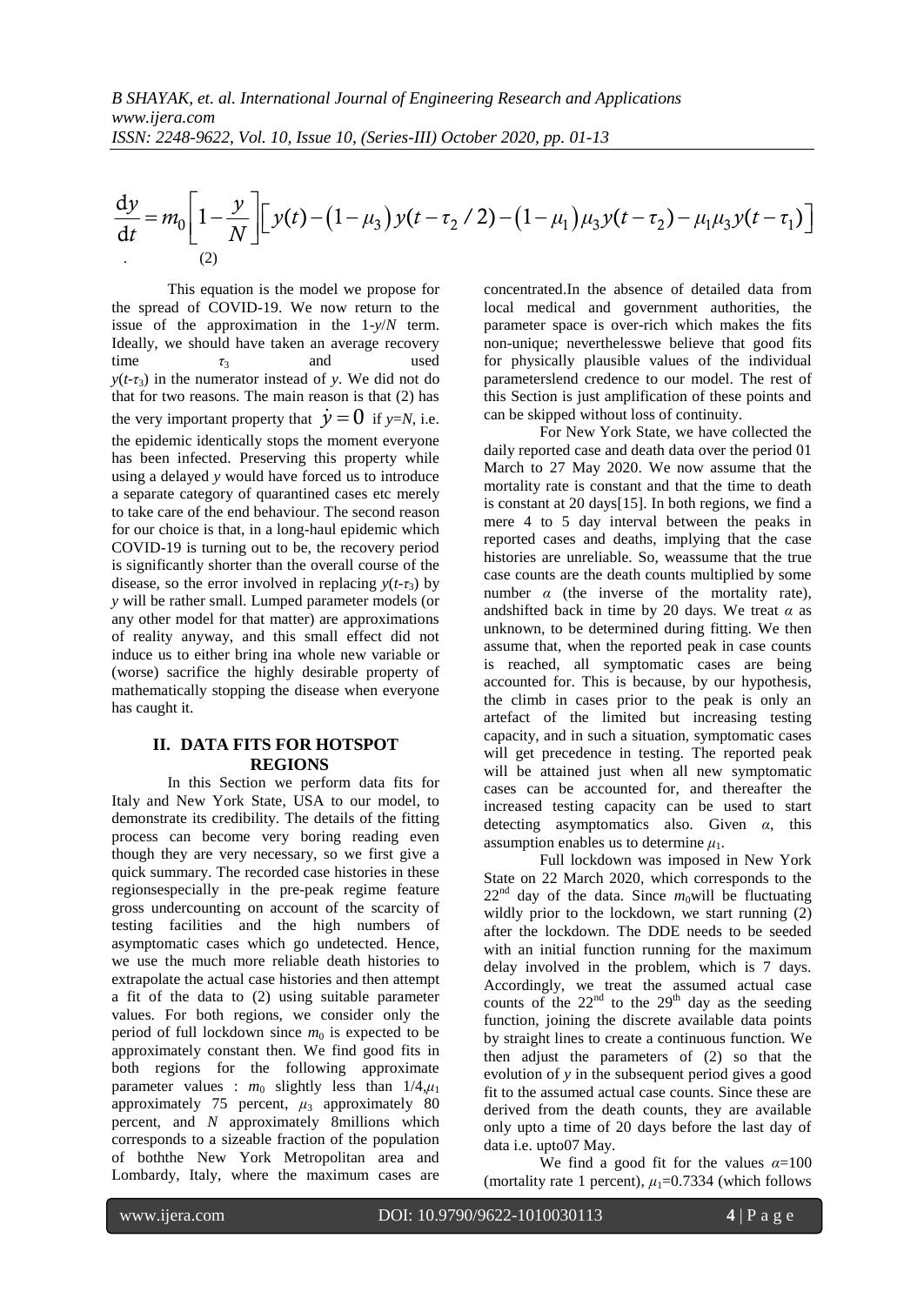from the prescription above),  $\mu_3=0.75$  (when a region is overwhelmed with cases, contact tracing will not capture too many of them), $m_0$ =0.23 (pretty low, as appropriate for a full lockdown) and

 $N=8\times10^6$ . The plots are given below where the blue lines are derived from the model while the green bars denote the assumed actual case histories.



**Figure 1** :*Case count and case rate predictions for New York State obtained from (2) compared with assumed actual case histories. Note that the assumed actual counts are derived by extrapolation from the reported death data.*

For Italy, the data starts from 20 February 2020. The lockdown was imposed on 09 March so we again start seeding from the  $21<sup>st</sup>$  day. The process is identical to what we did for New York.We again fix  $\alpha$ =100, which leads to  $\mu$ <sub>1</sub>=0.8183. We assume

 $\mu_3 = 0.9$  since Italy was the first country to be hit by this virus so there was no warning and no procedure in place for what should be done. Thereafter,  $m_0$ =0.22 and *N*=8.6×10<sup>6</sup> produce the fits we give below.



**Figure 2 :** *Case count and case rate predictions for Italy obtained from (2) compared with assumed actual case histories. Note that the assumed actual counts are derived by extrapolation from the reported death data.*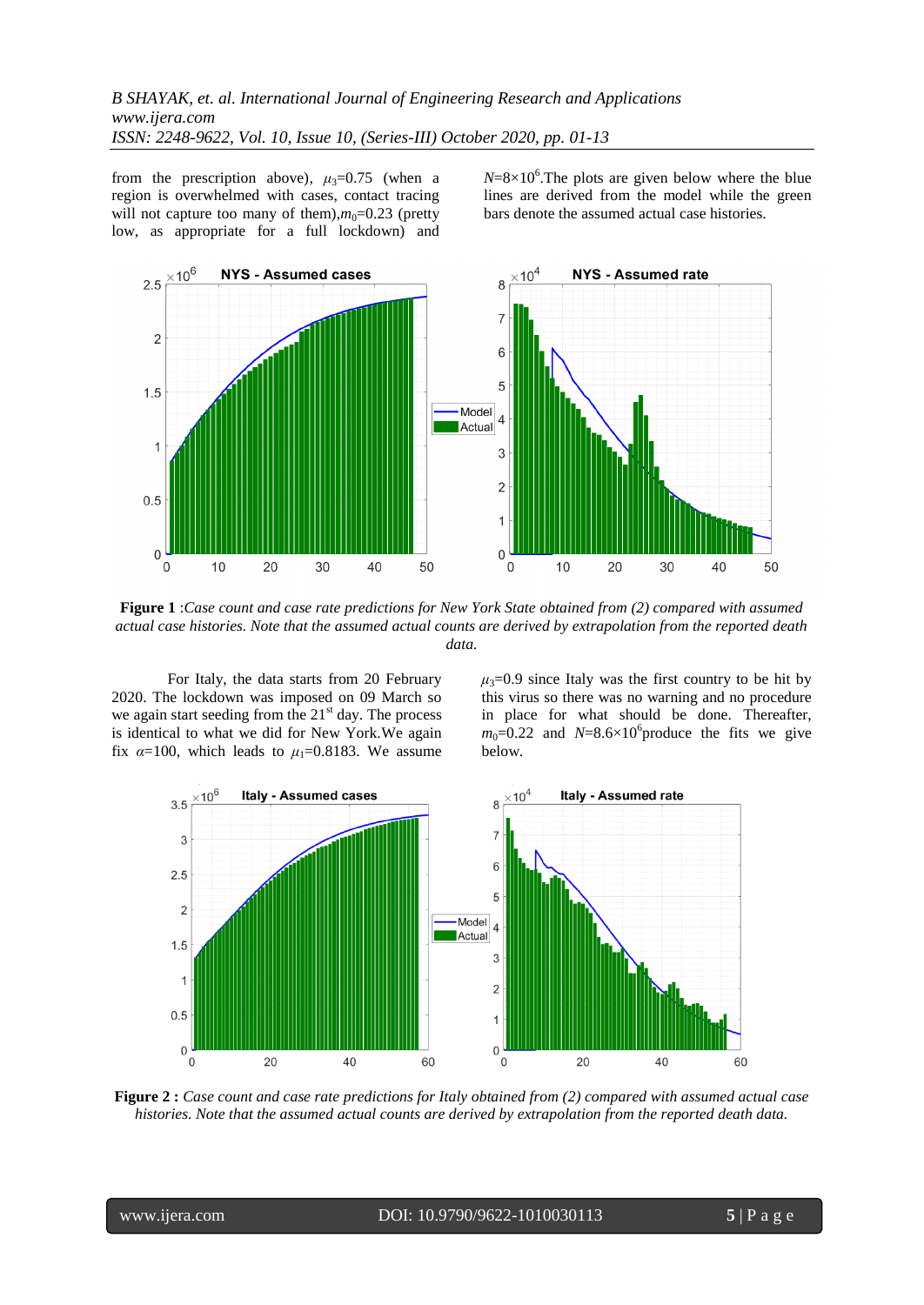As we have already mentioned in the summary, the parameter space is multi-dimensional and without insider knowledge (for example of how many patients are falling sick after being detected from a contact tracing drive)there will very likely be excellent fits in an entire region of that space contiguous to the point where we have achieved ours. Hence, the fits should not be taken as proof that the mortality rate is indeed 1 percent or that  $m_0$ during a lockdown is exactly 0.22. However, they should be indicative of the fact that the parameter values are in the right ballpark. Moreover, we get encouragement from two facts. One is that the wellfitting values of  $m_0$ naturally came out very close in the two regions – we have not doctored anything to make this work. The second is that the values of *N* came out to 8 million in New York State and 8.6 millionin Italy. In New York State, almost all the cases are concentrated in New York City and the adjoining area. The population of this area is approximately20 million, among which 8 millionseems a reasonable estimate of the susceptible and atlarge fraction. In Italy, about one third of the cases are coming from Lombardy so this part might be given an effective *N* of about 2.9million. This is again a reasonable fraction of the total 10million population of Lombardy.

Due to all the variables involved in fitting, we have desisted from attempting or presenting fits of more regions. Rather, armed with confidence from these two fits, we now illustrate some general properties of our model (2).

#### **III. COMPARISON WITH CLASSICAL MODELS**

Here we present some of the differences between the classical S-I-R style ordinary differential equation (ODE) models and the DDE already discussed,  $y=N$  is a solution. Inspection reveals that*y*=const. for any constant is a solution as well, since it makes the big box bracket on the RHS vanish.This means that the epidemic can terminate at any level of the disease. This is a significant difference from the ordinary differential equation (ODE) models where the system typically has onlya single non-trivial fixed point, called the endemic equilibrium, where the disease can end. One situation where this feature of ODE models becomes a limitation is when an intervention such as a lockdown is applied for a finite period. Lockdowns etc are modelled through changes in the equation parameter values. In many ODE formulations, the moment the lockdown is lifted and the parameters revert to their original pre-lockdown values, the epidemic gravitates towards its asymptotic prelockdown state. This has been pointed out by Raju [16]in a discussion of S-E-I-R model and the effectivity of the lockdown in India. In our DDE approach however, we find (more details in the next Section) that the system retains the memory of a temporary intervention, and such an action can significantly alter the trajectory of the epidemic in the long run.

To find the stability of a constant solution  $y=y^*$ , we first linearize about this point i.e. we assume that the logistic term is a constant and then carry through the procedure detailed in Ref.[8]. In summary, this procedure consists of positing that the fixed point must be stable for very small delays, postulating that as the delays are increased, the loss of stability must occur through either a Hopfbifuraction or a saddle node bifurcation, showing that the former is impossible, and setting *y*=*t*as a solution to obtain the stability condition. This yieldsan expression containing *y*\*; since *y*\* is arbitrary, we can replace it by *y*and write the

differential equation (ODE) models and the DDE model (2). We start from the fixed points of (2). As 
$$
m_0 \left(1 - \frac{y}{N}\right) \left(\frac{1 + \mu_3 - 2\mu_1\mu_3}{2}\tau_2 + \mu_1\mu_3\tau_1\right) < 1
$$
.

In other words, the solution  $y=y^*$  is stable if the above condition holds and unstable otherwise. It is natural to identify the LHS of this condition as the reproduction number *R*.

We would like to highlight that the expression for the reproduction number, and not just the starting value  $R_0$ , comes out naturally from our DDE model. The extraction of  $R_0$  from an S-I-R styleODE model has been demonstrated by Diekmann et. al.[17]. These authorsfirst linearize the system about the disease-free equilibrium and then isolate the transmission and transition matrices to obtain  $R_0$ . In the ODE formulation,  $R_0 < 1$  corresponds to stability of the disease-free to stability of the disease-free equilibrium while $R_0$ >1 corresponds to instability of the said equilibrium. We note that in reality, even when  $R_0$ <1, introduction of the disease into society does lead to an increase of cases before the epidemic dies out – the system does not return to the diseasefree state. This fact is captured by the DDE model, as we will demonstrate shortly. Moreover, the calculation of the instantaneous reproduction number at an arbitrary point of the disease evolution appears to be impossible from the ODE formalism since it requires linearization about a fixed point,and every disease state is not a fixed point of the system.

This direct route to *R* arises, we believe, on account of our formulating the governing equation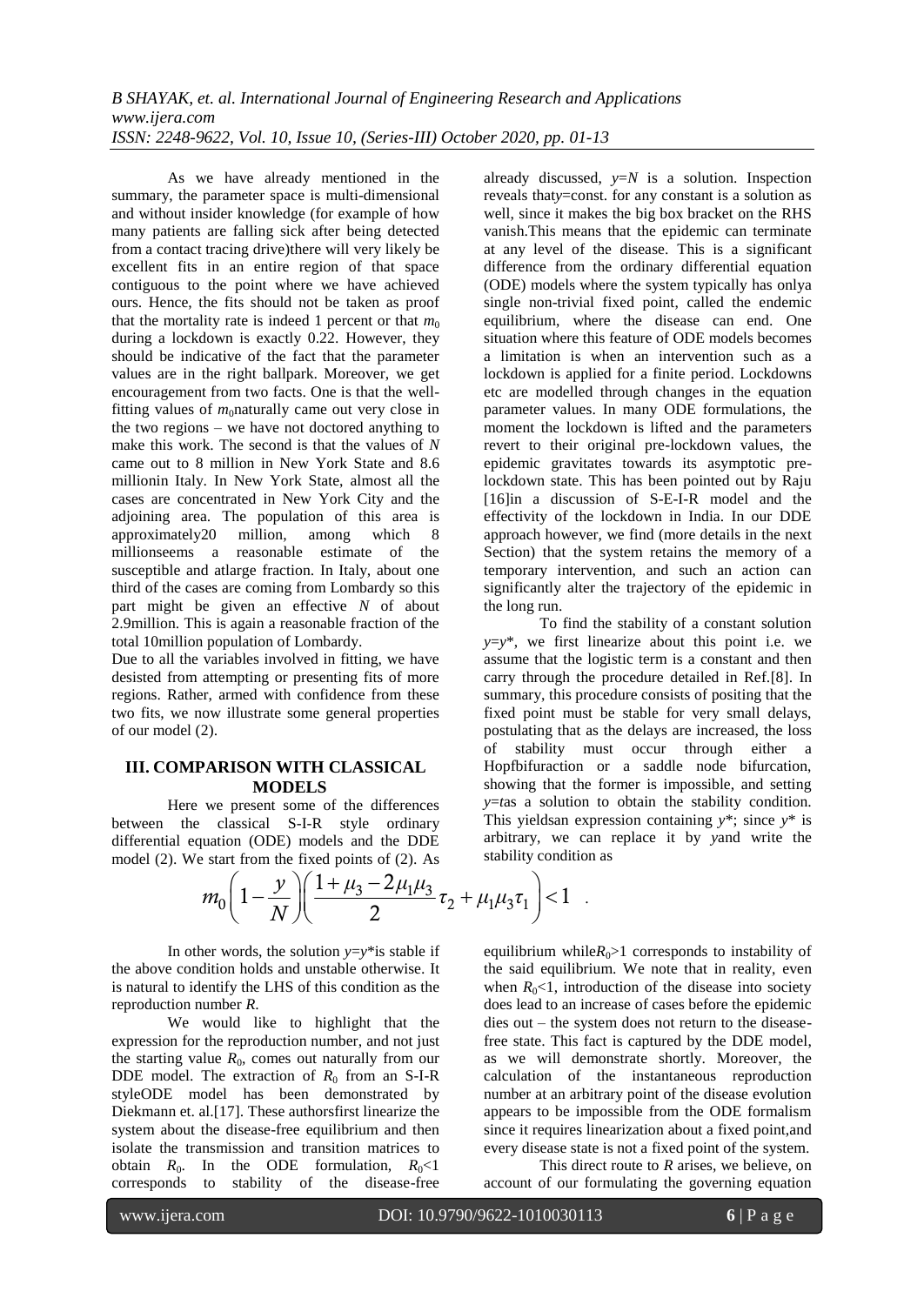(2) in terms of the number of cases and their rate of spread – concepts which are central to*R*. In the classical ODE formalism, the statement "asymptomatic cases remain transmissible for  $\tau_1$ days" gets expressed as  $\dot{x} = -x / \tau_1$  (*x*being the number of asymptomatic cases); while this formulation does retain an average transmissibility duration of  $\tau_1$  for each case, it also admits many cases who recover much faster and some who recover much slower. This introduces an inherent complication into the issue of exactly how many persons are infected by one case, andmakes the calculation of *R* somewhat indirect.

### **IV. SOLUTION CLASSES OF (2)**

We now demonstrate various classes of solutions of the DDE (2). Although analytical approach using perturbative methods would have been a fascinating exercise, (2) looks quite complicated, so we leave this for a future study. Right now, we use numerical integration to solve (2). The routine is the same as in Refs.[7], [8], which is second order Runge Kutta with a time step of 1/1000 day.To demonstrate the solution classes, we consider a Notional City having an initial susceptible population of 3,00,000, fraction of asymptomatic carriers 80 percent(this is the maximum value we found in the Literature<sup>[18]</sup>, [19]),  $\tau_1=7$  days and  $\tau_2=3$  days [15]. The initial condition is zero cases to start with and 100 cases/ day for the first seven days (which is the maximum delay involved in the problem and hence the length of the initial function).

We first consider Notional City A having the parameter values  $m_0=0.23$  and  $\mu_3=1/2$ , corresponding to moderately effective contact tracing in a hard lockdown. This gives a starting *R* of 0.886.Predictably enough, the epidemic burns itself out[8], as shown below.In this and subsequent plots, we show three things in the same plot – the cumulative case count  $y(t)$  as a blue line, its derivative  $\dot{y}(t)$  as a green line and the weekly increments in cases, or the "epi-curve", as a grey bar chart. For better visibility we have scaled down the weekly increments by a factor of 7. We report the rates on the left hand side *y*-axis and the cumulative cases on the right hand side *y*-axis.



**Figure 3 :** *City A proceeds to self-burnout right from the start.*

We can see that the rate decreases monotonically; the maximum rate is 100 cases/day, during the seeding period. The country of New Zealand has indeed demonstrated this behaviour in practice, showing it to be composed entirely of cities of Type A. It is noteworthy that this solution does not exist in the S-E-I-R model, as highlighted by Raju op. cit.[16]. It is also qualitatively and quantitatively

different from the return to the disease-free equilibrium (*S*=*N*, *E*=*I*=*R*=0)which happens in an S-E-I-R model when  $R_0$  < 1.

In Notional City B, everything remains the same except that the contact tracing is less effective  $:\mu_3$ (the escape fraction) is 75 percent.This gives a starting *R* of 1.16, which reduces to unity at *y*=40500 cases.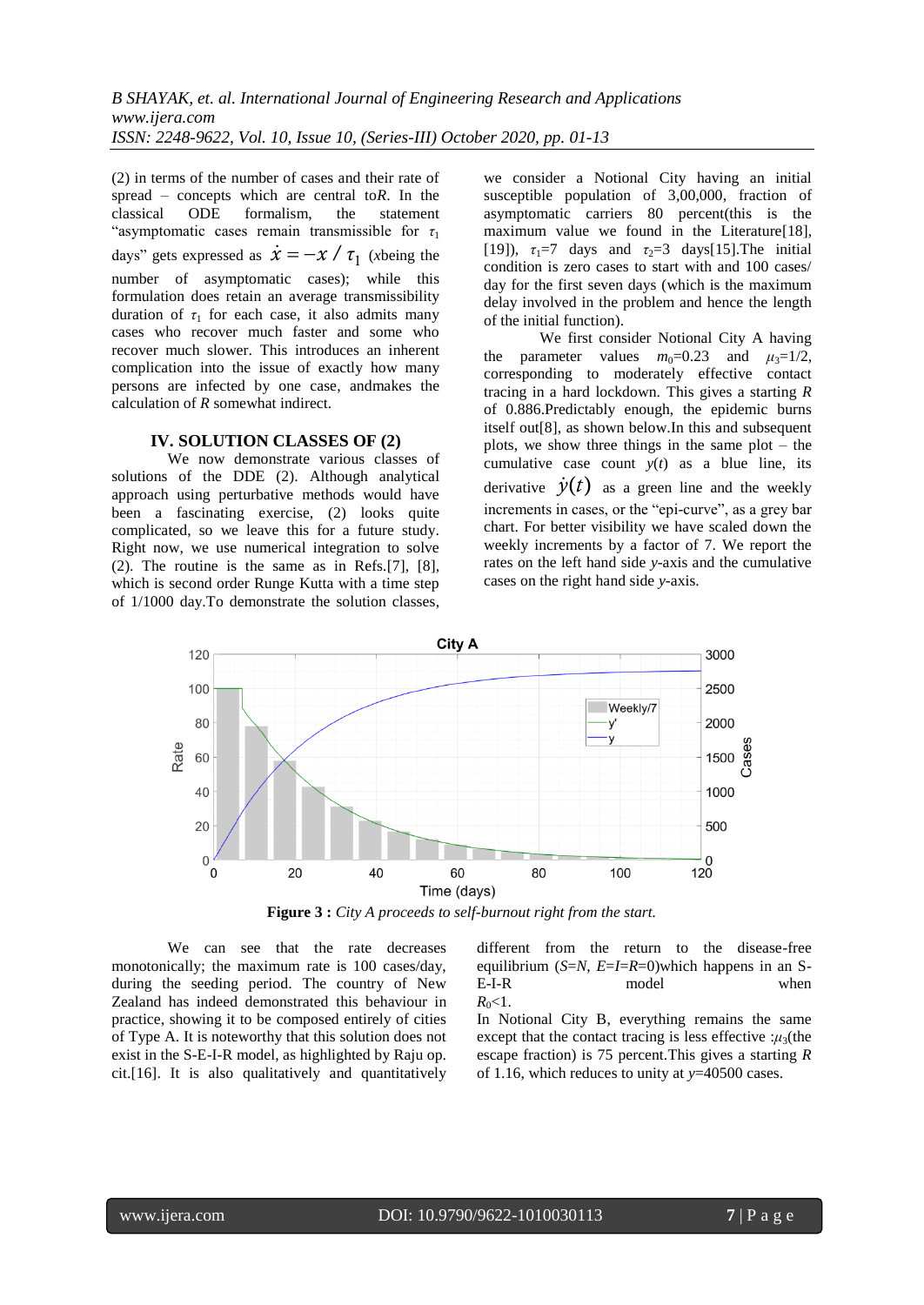

**Figure 5 :** *City B grows at first before reaching burnout.The symbol 'k' denotes thousand.*

We can see that the outbreak takes off quickly, entering exponential growth right after being released. As *y*increases, *R*gradually reduces so the growth slows down until it peaks when the case count is about 39,000. This is very close to the point where our analytical *R* crosses the unity threshold, and from that point onwards, the epidemic proceeds along a decelerating path to self-burnout. The overall progression of the disease is extremely protracted with the time to the end being almost double of the previous case. However, the small size of the peak should prevent overwhelming of City B's healthcare facilities and thus avoid unnecessary deaths.Cities such as Delhi and Mumbai in Indiaand Los Angeles in USA, where the disease slowly proliferated despite hard lockdowns, very likely belong to this category.

We nowconsider Notional City C which has the same parameters as City B except that  $m_0$  is 0.5. This means that the state of lockdown is replaced by a state of much milderrestriction on mobility. The starting  $R$  is above 2.5 and it comes down to unity only at 1,80,000 infections.



**Figure 6 :** *City C proceeds all the way to herd immunity.The symbol 'k' denotes thousand and 'L' hundred thousand.*

This time, the disease explodes like an atomic bomb, tearing through almost the entire population in a very short period and presumably leaving behind a trail of dead bodies in its wake.

Notional City D is a combination of B and C. This city starts off with  $m_0=0.5$  like City C but then senses trouble and cuts down instantaneously to  $m_0$ =0.23 like City B when the number of cases becomes 40,000.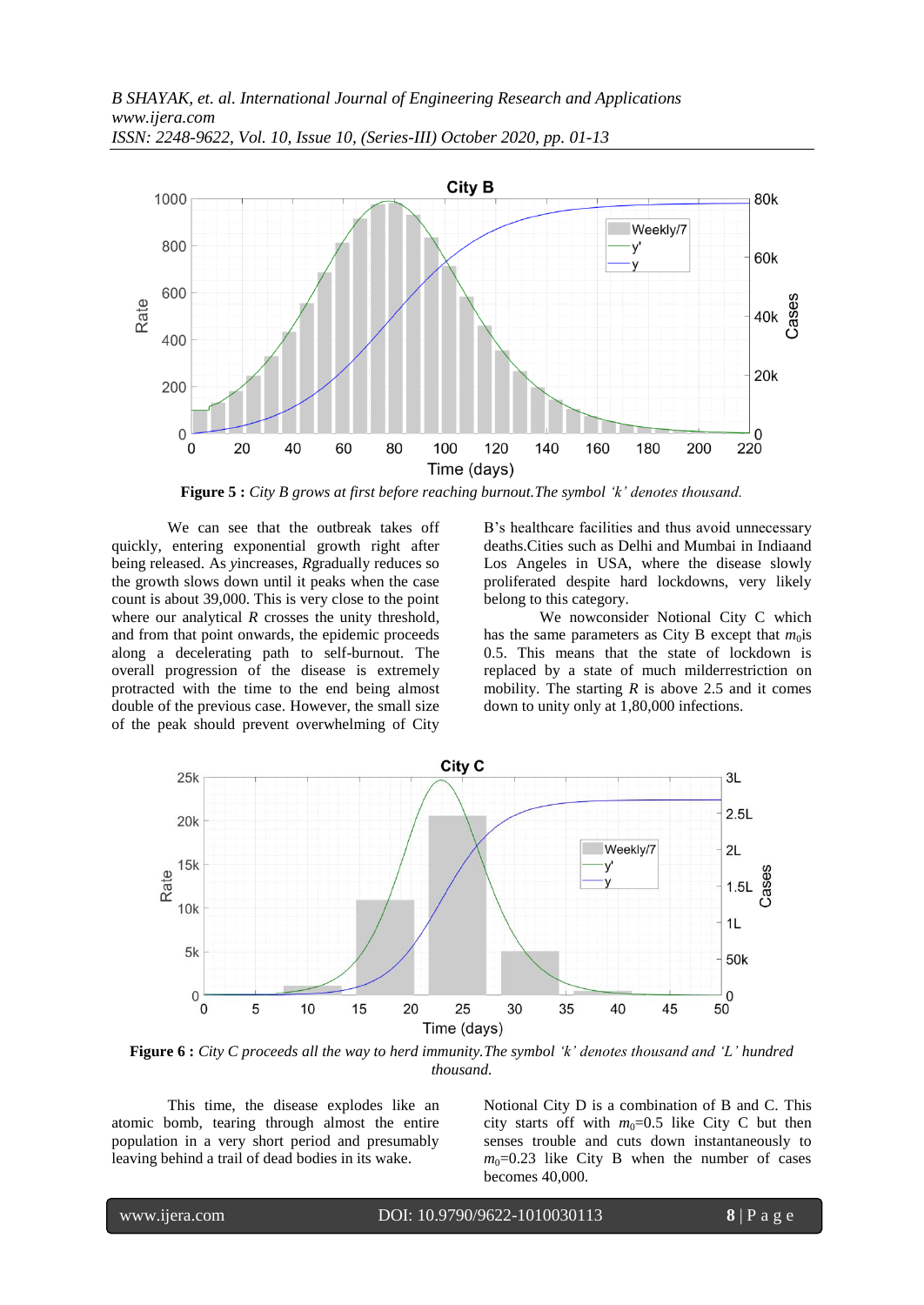

**Figure 7 :** *City D is a mixture of B and C.The symbol 'k' denotes thousand and 'L' hundred thousand.*

The sudden lockdown throws boron onto the atom bomb before it can reach full detonation power. The ultimate upshot is about 70 percent more cases than City B but a significantly shorter time to the end of the outbreak, which can offset the higher case cost, depending on the urgency of the external economic and other conditions. However, the peak rate of 12,920 cases/day is still very high and likely to overstress all but the world's most advanced healthcare systems.New York City very likely belongs to this class.

Now we consider two cities which are trying to reopen after a lockdown. In both these cities, we start things off with the parameter values of the self-burnout City A. Then, the city reopens on the 80<sup>th</sup> day by increasing  $m_0$  from 0.23 to 0.5, and simultaneously decreasing  $\mu_3$ . In City E,  $\mu_3$ =0.1 after reopening i.e. 90 percent of all cases get detected and isolated through contact tracing when the reopening is achieved. This generates an *R* of 0.985 on the  $80<sup>th</sup>$  day; here is the time trace of evolution.



**Figure 8 :** *Like City A, City E also burns the epidemic out.*

The sudden increase in *R* at the reopening increases the time to burnout.Indeed, the time taken is double that of City A. However, this excess time comes as the flip side of much higher social mobility, and thereis very little extra case cost. Thus, the lockdown has been extremely effective, allowing retardation of the disease while the contact tracing capacity was being built up. Another important

feature of the plot is that, since  $R<1$  throughout, there is no increase in the case rate at any stage.

City F is almost the same as City E, but for the fact that the post-reopening  $\mu_3$  is 0.2; 80 instead of 90 percent of cases are captured through contact tracing. This raises the *R* at reopening to 1.22, which comes down to unity only at about 53,000 infections. The time trace of evolution is below.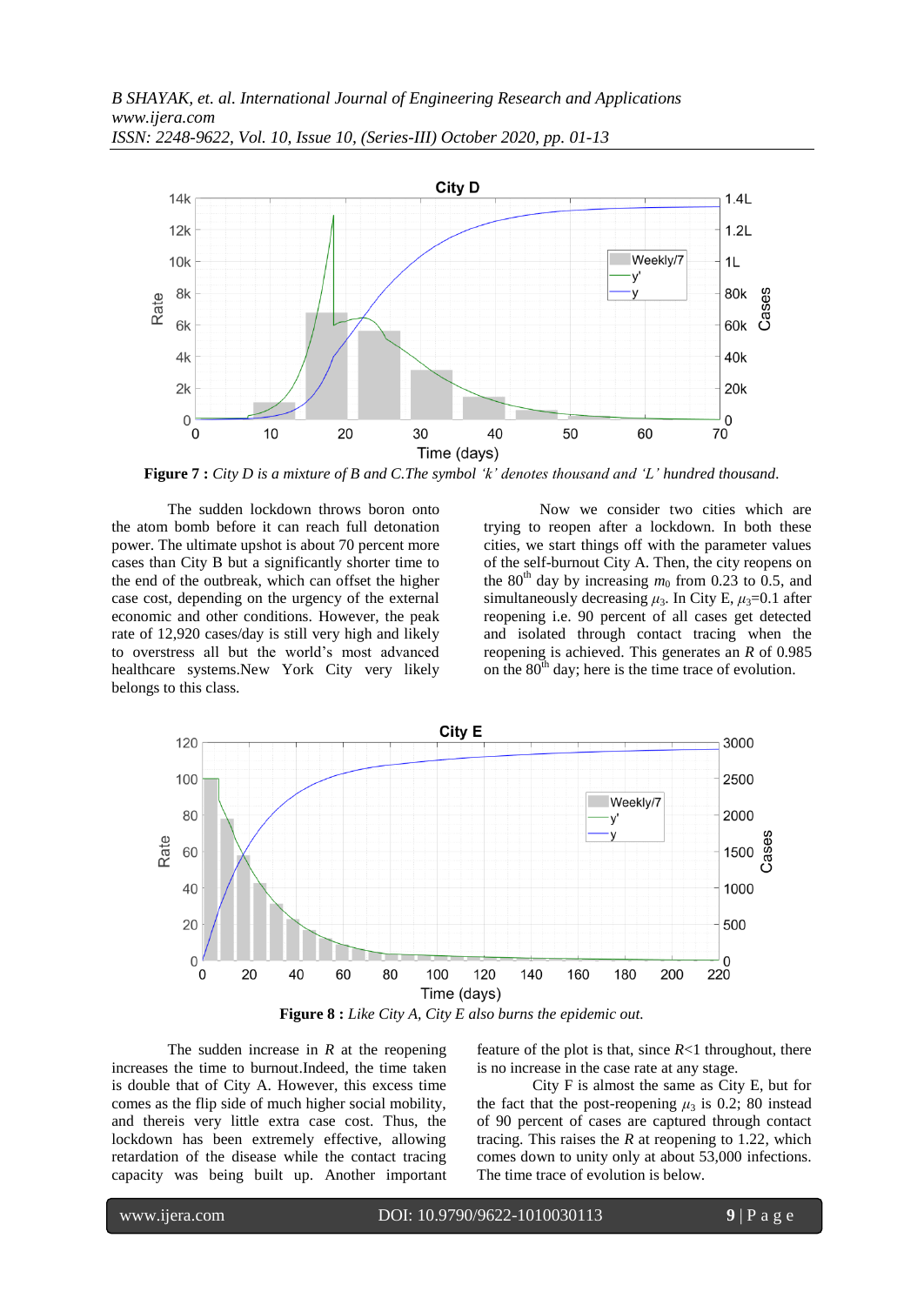

**Figure 9 :** *After reopening, City F becomes similar to City B. The symbol 'k' denotes thousand and 'L' hundred thousand.*

This is a quintessential reopening disaster – the contact tracing after the reopening was not sufficient to sustain the higher mobility level, and the cases ballooned in a second wave after the  $80<sup>th</sup>$ day, just as in City B. The 80 days of full lockdown at the beginningended up being completely futile and it would have been better to go with the postlockdown parameter values right from the start.In practice however, the incipient growth in case rate which occurs when the lockdown is released should at once indicate to the authorities that *R* has gone up; accordingly the reopening measures should immediately be reversed if such a move is at all compatible with economic and other external constraints.

Finally, we note that if the susceptible population *N* of each city is varied while keeping all other parameters constant, then the graph heights scale almost in exact proportion to *N*, and the epidemic durations vary by only minuscule amounts.

## **V. IMPLICATIONS OF THE SOLUTIONS**

We first explain the concept of partial herd immunity. Notional City Bfrom the previous Section is the best demonstrator of this. Here, the epidemic was started off in unfavourable conditions and entered exponential growth as we would expect. However,as it grew, herd immunity started kicking in, to an extent that the disease entered a stable zone (*R*<1) when only 13.5 percent of the total susceptible population was infected. From this point onwards, it got extinguished in time like the selfburnout City A, infecting another approximately 13 percent people in the process. Thus, in this example, herd immunity worked in concert with public health measures to achieve a halt to the epidemic with only 26 percent of the population infected, which is significantly lower than the conventional herd immunity threshold of 70-90 percent [20]. This is what we call partial herd immunity.Britton et. al. [21]and Peterson et. al.[22]both find lower herd immunity thresholds than the conventional value; we believe that our work explains these findings.Note that with the social restrictions off, partial herd immunity does not work any longer, as in City C, where the disease goes all the way upto 90 percent infection level.

A feature which (3) shares with the ODE models is that it does not have a solution *y* which is linear in time, i.e. where the case rate is constant, except unless  $R=1$  identically which is a marginal condition. Yet, we have been seeing linear case profile for extended periods in multiple countries and regions such as Canada, Sweden, California in USA and Maharashtra in India – still more examples are given in Verma et. al.[23]. One factor which can contribute to explaining these growths is limitations in testing capacity. A second – and completely different – explanation has been given by Thurner et. al. [24]. They have used an agent-based model andfor some properties of the network they have found solutions which grow linearly until they stop abruptly. This is an example of the potentially higher accuracy of agent-based models relative to differential equation models. We hasten to add however that on the whole,Thurner et. al.'s solutions are in excellent agreement with what we have got for Cities  $A$  to  $D$  – where they find progression to herd immunity, so do we; where they have linear growth till an abrupt stop, we have a gentle S-shape to a smooth stop. After a point, a reality of this nature (unlike a law of physics) is not governed by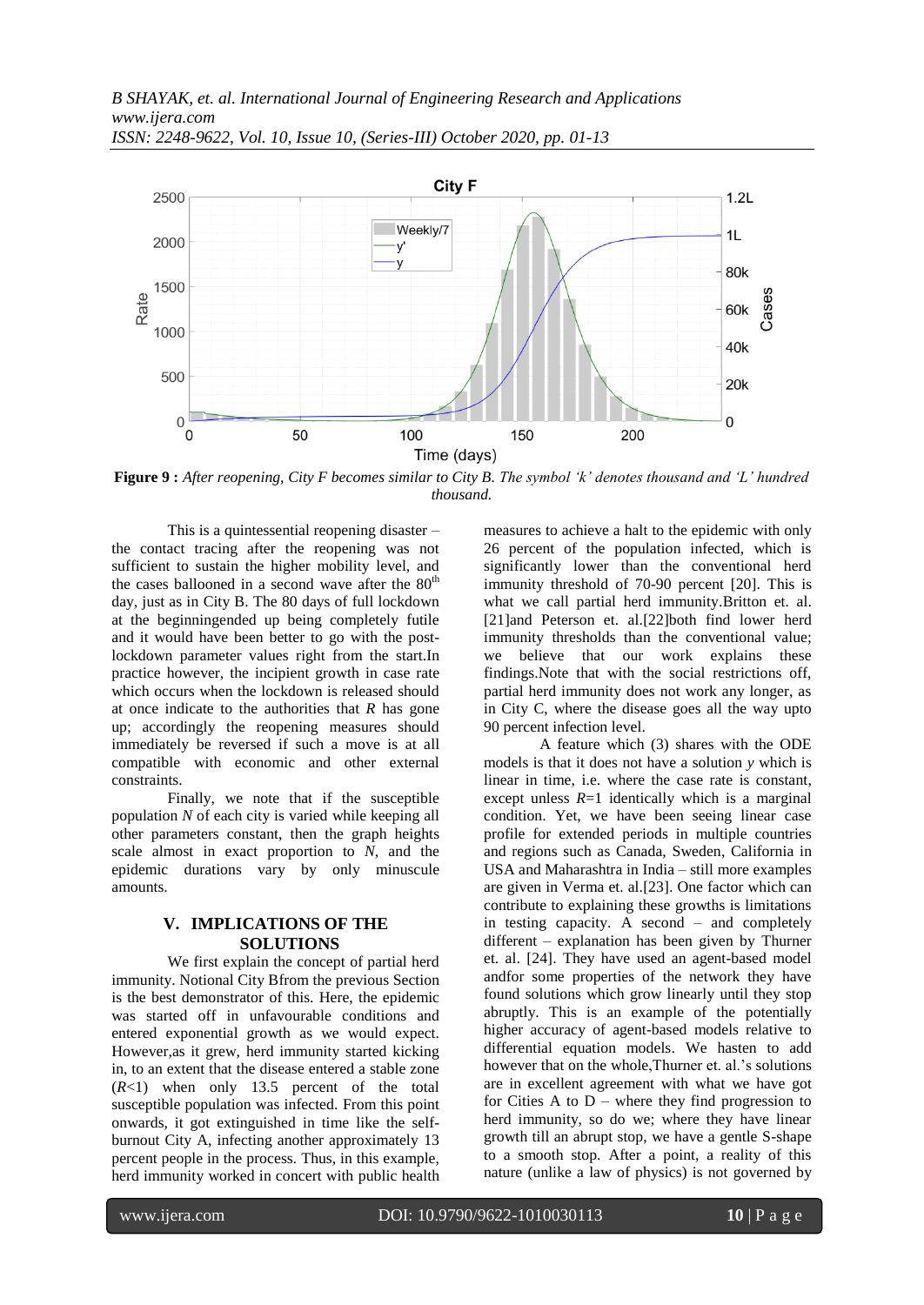mathematics – any model is at best a representation and a simplification.

We believe that equations having the basic structure (2) with different parameter values to account for the different lockdown and contact tracing situations, combined with anomalies arising from testing capacity limitations, can explain the case histories of Coronavirus all over the world.Naturally, the model (2) can also be used for predictive purposes. Once a case history is obtained, auxiliary parameters such as required hospitalization capacity, death count, PPE requirements etc can also be calculated without too much difficulty. The simple structure of (2), relative to models such as SIDHARTE[25]and extended SEIR[26],makes it easier to work with while producing equally,ormore,detailed results. It is also interesting that the governing equation is in some sense a small variation on the original logistic equation, which has frequently been used for modelingcorona dynamics[27], [28].Whereas these works often appear overly simplified, the addition of the delay enables us to encapsulate a lot of the realistic phenomena associated with the transmission of this virus.

Of course, (2) does have scope for refinement, for example the following :

 Accounting for the latency and incubation period separately instead of in one lumped delay  $\tau_2$ 

- Accounting for bi-directional contact tracing and not just forward from symptomatic patients
- Accounting for the time taken in contact tracing and for intentional violations of quarantine by irresponsible citizens
- Accounting for temporary quarantine of healthy people on grounds of suspected exposure
- Accounting for multiple population categories with varying degrees of susceptibility and risk

Here we have not attempted these refinements since they will destroy the simple structure of (2) and introduce a plethora of additional parameters of whose values we are currently ignorant. But,whatever the modifications made, the basic structure of a logistic term multiplying some $y \Box_{\Box} y_d$  terms should remain intact, and this can help us to understand and forecast the dynamics of the virus all over the world.

An interesting issue we have observed is that the case trajectories in a region are extremely sensitive to the parameter values in the logistic DDE (2). This adds to the unpredictability of what is already an emerging infectious disease with almost everything unknown. Parameter sensitivity is best illustrated by comparisons between the Notional Cities of the previous Section. For example, to get from City A to B, all we did was increase by 50 percent the fraction of people who escaped the contact-tracers' net. The result was a 30 times (not 30 percent!) increase in the total number of cases. Similarly, the difference between Cities B and D is an 11-day delay (recall that the first seven days in the plots are the seeding period, so they don't count) in imposing the lockdown in D. 11 days out of a 200-plus-day run might appear insignificant. But, that was enough to create tens of thousands of additional cases, risk overstressing healthcare systems and at the same time shorten the epidemic duration by a factor of three. To take yet another example, the difference between Cities E and F is 10 percent more cases failing to get quarantined in the latter city after reopening. That alone has caused 40 times more cases.

Not all equations are so sensitive to changes in parameter values. For example, if the spread of Coronavirus had been governed by the (non-retarded) logistic equation  $\dot{y} = ay - by^2$ with *a* and *b* positive, then the stable fixed point would have been *y*\*=*a*/*b*. The asymptotic case counts would have been linear in the parameters instead of depending on them in such a complex manner. Since the parameter values in any region are determined primarilyby the public health intervention measures, this extreme sensitivity implies that two regions differing only marginally in terms of interventions can differ drastically in terms of case histories. Value judgements made on the basis ofregional case counts alone are thus not scientifically grounded.

Further uncertainty comes from the fact that the parameter values are changing constantly. For example, the reported fraction of asymptomatic carriers has increased continuously over the last three months or so[29]–[32]. Considering the sensitivity of this or any other model to parameter values, such changes can completely invalidate the results of a model as well as any decision which was made on their basis. The contact tracing parameter  $\mu_3$ , on which so much rests, is also extremely variable. Identifying potential exposures is much easier in a smaller city than a large or densely populated one.Factors such as race also influence a person's susceptibility and/or transmissibility – the details are completelyunknown[9], [33]. Another grey zone is the mutations which this new and vicious virus are undergoing and what effect they might have on the spreading dynamics. Some reports also reflect that the change in genetic composition due to mutation might be the reason behind huge differences in the crude infection rate between countries [34], [35].What this discussion shows more than anything else is the extreme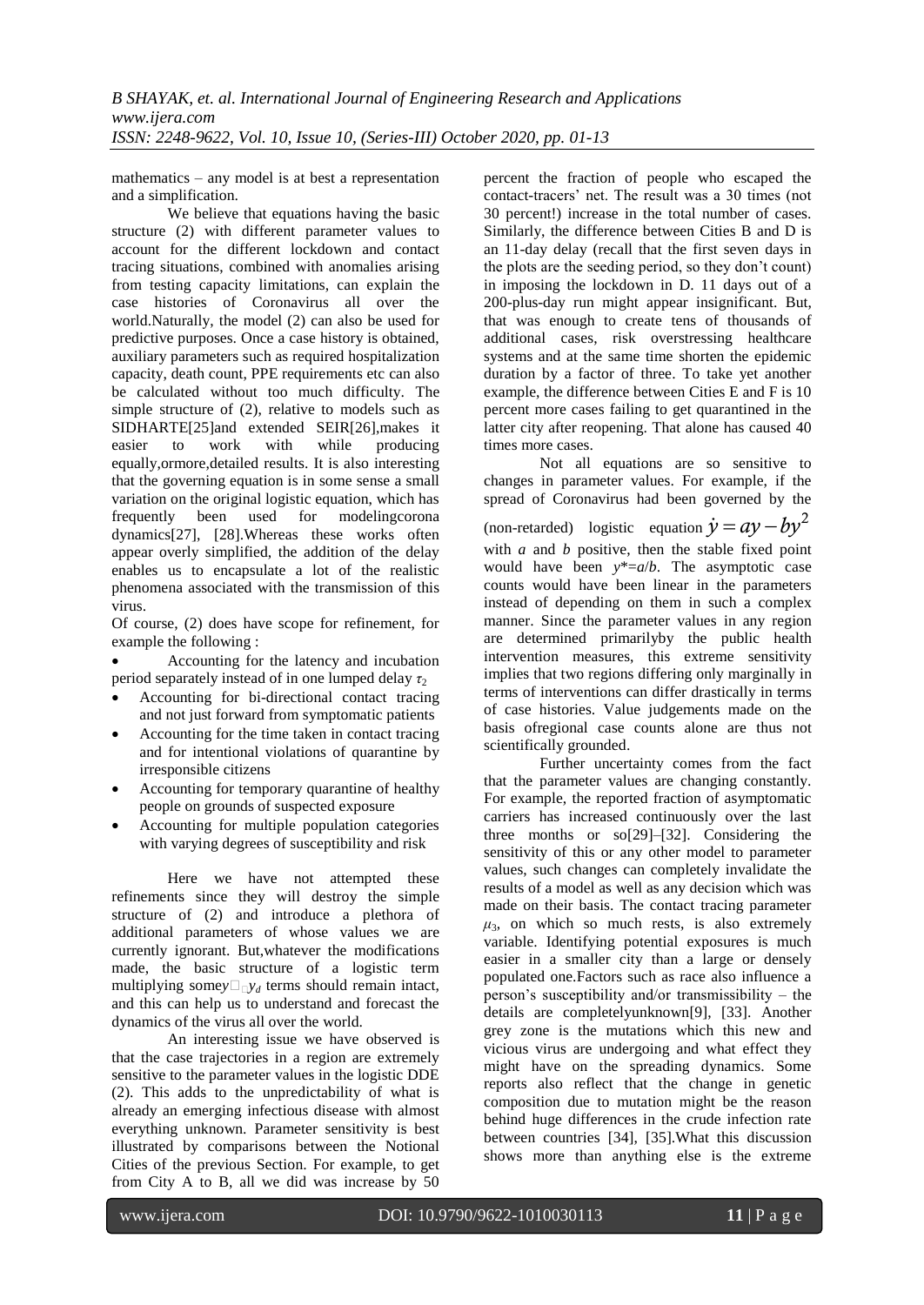unpredictability of the case trajectories and the need for solidarity and unity in the fight against corona.

In conclusion, we have proposed the retarded logistic equation (2) as a universal model governing the spread of COVID-19. We have presented some advantages of this model relative to conventional models and have demonstrateda wide variety of solutions which the model can exhibit. We hope that our work proves useful to scientists who are trying to forecast the spread of the disease.

#### **REFERENCES**

- [1]. W. O. Kermack and A. G. McKendrick, "A Contribution to the Mathematical Theory of Epidemics," *Proc. R. Soc. A Math. Phys. Eng. Sci.*, vol. 115, no. 772, pp. 700–721, 1927.
- [2]. A. Dhar, "A critique of the Covid-19 analysis for India by Singh and Adhikari," pp. 1–9, 2020, [Online]. Available: http://arxiv.org/abs/2004.05373.
- [3]. S. Jahedi and J. A. Yorke, "When the best pandemic models are the simplest ..." *medRxiv*, pp. 1–22, 2020, doi: https://doi.org/10.1101/2020.06.23.20132522.
- [4]. L. Dell'Anna, "Solvable delay model for epidemic spreading: the case of Covid-19 in Italy," 2020, [Online]. Available: http://arxiv.org/abs/2003.13571.
- [5]. J. Mendenez, "Elementary time-delay dynamics of COVID-19 disease," *Medrxiv*, pp. 1–4, 2020, doi: https://doi.org/10.1101/2020.03.27.20045328.
- [6]. A. K. Gupta, N. Sharma, and A. K. Verma, "Spatial Network based model forecasting transmission and control of COVID-19," *medRxiv*, p. 2020.05.06.20092858, 2020, doi: 10.1101/2020.05.06.20092858.
- [7]. B. Shayak, M. M. Sharma, R. H. Rand, A. K. Singh, and A. Misra, "Transmission Dynamics of COVID-19 and Impact on Public Health Policy," *medRxiv*, p. 2020.03.29.20047035, 2020, doi: 10.1101/2020.03.29.20047035.
- [8]. B. Shayak and R. H. Rand, "Self-burnout A New Path to the End of COVID-19," *medRxiv*, pp. 1–14, 2020, doi: https://doi.org/10.1101/2020.04.17.20069443.
- [9]. B. Shayak and M. M. Sharma, "Retarded Logistic Equation as a Universal Dynamic Model for the Spread of COVID-19," *medRxiv*, pp. 1–27, 2020, doi: 10.1101/2020.06.09.20126573.
- [10]. S. McCamon, "13 USS Roosevelt Sailors Test Positive For COVID-19, Again."
- [11]. Y. Saplakoglu, "coronavirus-reinfectionswere-false-positives." [Online]. Available: https://www.livescience.com/coronavirus-

reinfections-were-false-positives.html.

- [12]. D. C. Ackerly, "Getting COVID-19 twice." VOX, [Online]. Available: https://www.vox.com/2020/7/12/21321653/g etting-covid-19-twice-reinfection-antibodyherd-immunity.
- [13]. A. Wajnberg *et al.*, "SARS-CoV-2 infection induces robust, neutralizing antibody responses that are stable for at least three months," *medRxiv*, 2020, doi: https://doi.org/10.1101/2020.07.14.20151126.
- [14]. A. W. D. Edridge *et al.*, "Human coronavirus reinfection dynamics: lessons for SARS-CoV-2," *Medrxiv*, pp. 1–10, 2020, doi: 10.1101/2020.05.11.20086439.
- [15]. M. L. Childs *et al.*, "The impact of long-term non-pharmaceutical interventions on COVID-19 epidemic dynamics and control," *medRxiv*, vol. 22, p. 2020.05.03.20089078, 2020, doi: 10.1101/2020.05.03.20089078.
- [16]. S. Raju, "Has the Indian Lockdown Averted Deaths?," *SSRN Electron. J.*, pp. 0–22, 2020, doi: 10.2139/ssrn.3630409.
- [17]. O. Diekmann, J. A. P. Heesterbeek, and M. G. Roberts, "The construction of nextgeneration matrices for compartmental epidemic models," *J. R. Soc. Interface*, vol. 7, no. 47, pp. 873–885, 2010, doi: 10.1098/rsif.2009.0386.
- [18]. "Delhi CM says COVID-19 deaths very less." Times of India, [Online]. Available: https://timesofindia.indiatimes.com/city/delhi /delhi-cm-says-covid-19-deaths-very-lessbut-75pc-cases-asymptomatic-or-showingmild-symptoms/articleshow/75658636.cms.
- [19]. "Taking over hospital beds, conducting survey." New Indain Express, [Online]. Available: https://www.newindianexpress.com/nation/20 20/may/30/taking-over-hospital-bedsconducting-survey-uddhav-government-goesafter-covid-19-as-state-tally-c-2149989.html.
- [20]. G. A. D'Souza and D. Dowdy, "What is herd immunity and how we can achieve it with COVID-19 ?" [Online]. Available: https://www.jhsph.edu/covid-19/articles/achieving-herd-immunity-withcovid19.html.
- [21]. T. Britton, F. Ball, and P. Trapman, "The disease-induced herd immunity level for Covid-19 is substantially lower than the classical herd immunity level," pp. 1–15, 2020, [Online]. Available: http://arxiv.org/abs/2005.03085.
- [22]. A. A. Peterson, C. F. Goldsmith, C. Rose, A. J. Medford, and T. Vegge, "Should the rate term in the basic epidemiology models be